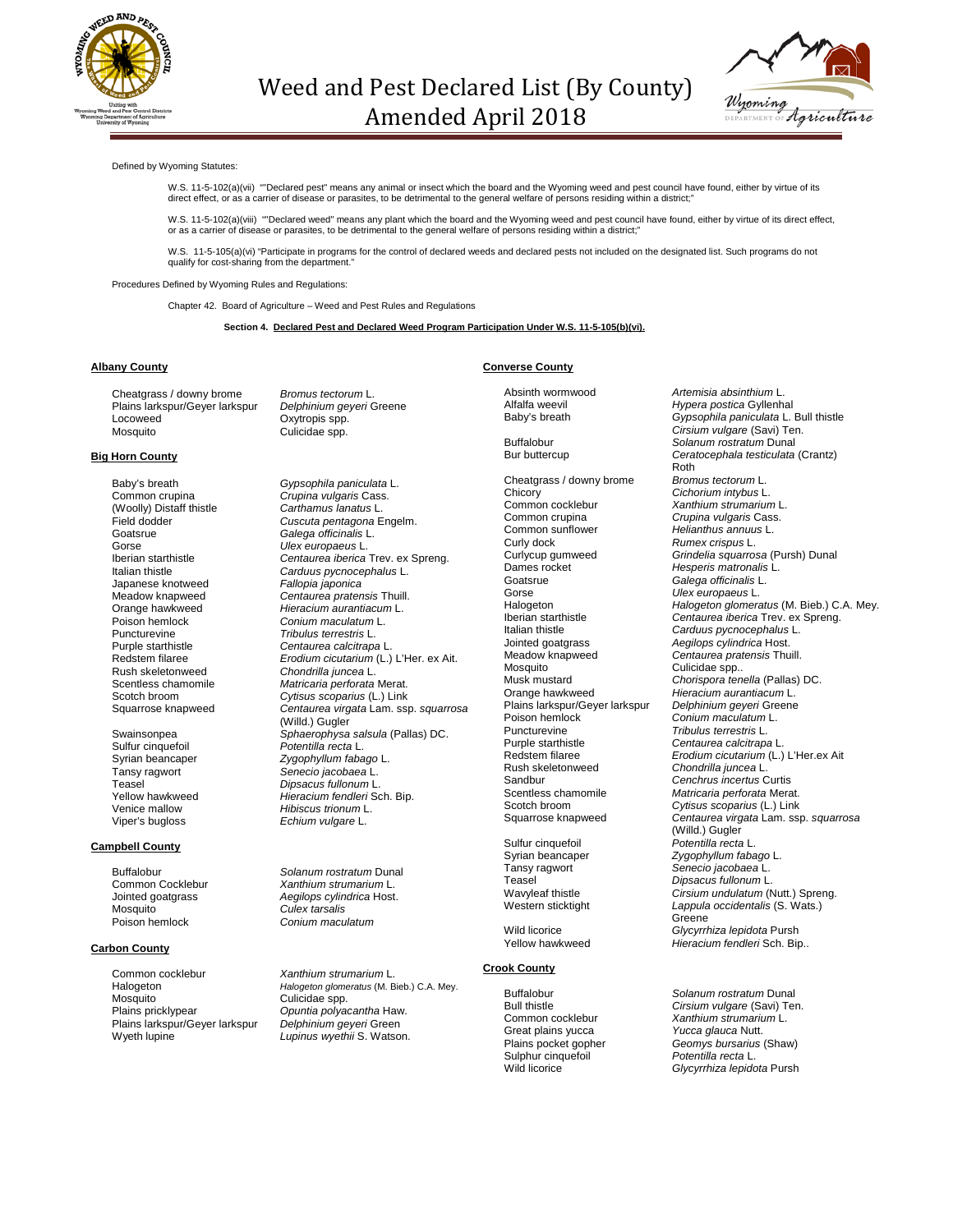

# Weed and Pest Declared List (By County) Amended April 2018



# **Fremont County**

Baby's Breath *Gypsophila paniculata* Cheatgrass / downy brome Mosquito *Culex tarsalis* Oystershell Scale *Lepidosaphes ulmi* Puncturevine *Tribulus terrestris* L.  $S$ ulphur cinquefoil

## **Goshen County**

# **Hot Springs County**

Bull thistle **Cirsium vulgare** (Savi) Ten.<br>Cheatgrass / downy brome *Bromus tectorum* L. Cheatgrass / downy brome<br>Curlycup gumweed Mosquito **Culicidae** spp. Plains larkspur/Geyer larkspur *Delphinium geyeri* Greene Puncturevine *Tribulus terrestris* L.

### **Johnson County**

Buffalobur *Solanum rostratum* Dunal<br>Common cocklebur *Xanthium strumarium* L. Common cocklebur *Xanthium strumarium* L. Curly dock *Rumex crispus* L. Mosquito Culicidae spp. Moth Mullein *Verbascum blattaria* Orange hawkweed *Hieracium aurantiacum* L. Rocky Mountain Bee Plant<br>Varroa mites Varroa mites *Varroa destructor*

# **Laramie County**

Cheatgrass / downy brome *Bromus tectorum* L. Puncturevine *Tribulus terrestris* L. Jointed goat grass *Aegilops cylindrica* Host. Locoweed Dxytropis spp.<br>
Plains pricklypear
Definition of the Countia polyacy Plains larkspur/Geyer larkspur<br>Plains pocket gopher Plains pocket gopher *Geomys bursarius* (Shaw) Sandbur **Cenchrus incertus Curtis**<br>
Viper's bugloss *Centum vulgare* L. Viper's bugloss *Echium vulgare* L.

### **Lincoln County**

Mosquito Culicidae spp. Poison hemlock *Conium maculatum* L. Poplar borer *Saperda calcarata*

# Sphaerophysa salsula (Pallas) DC.<br>Potentilla recta L.

Mosquito<br>
Puncturevine<br>
Puncturevine<br>
Tribulus terres Puncturevine *Tribulus terrestris* L. Glycyrrhiza lepidota Pursh

Curlycup gumweed *Grindelia squarrosa* (Pursh) Dunal Duncecap larkspur Delphinium occidentale (S. Watson)

Curlycup gumweed *Grindelia squarrosa* (Pursh) Dunal Duncecap larkspur *Delphinium occidentale* (S. Watson) **Tribulus terrestris L.<br>Cleome serrulata** Glycyrrhiza lepidota Pursh

Hairy goldenaster *Heterotheca villosa* (Pursh) Shinners **Opuntia polyacantha Haw.<br>Delphinium geyeri Greene** Wild licorice *Glycyrrhiza lepidota* Pursh

Alfalfa weevil *Hypera postica* Gyllenhal Bull thistle *Cirsium vulgare* (Savi) Ten. Plains pocket gopher *Geomys bursarius* (Shaw) Western water hemlock *Cicuta douglasii* (DC.) J.M. Coult. & Rose Wild oat *Avena fatua* L.

# **Natrona County**

Buffalobur *Solanum rostratum* Dunal Bulbous Bluegrass *Poa bulbosa* L. Cheatgrass / downy brome<br>Common cocklebur Common cocklebur *Xanthium strumarium* L. Curly dock *Rumex crispus* L. Cutleaf Viper Grass *Scorzonera laciniata* L. Dames rocket *Hesperis matronalis* L. Foxtail barley *Hordeum jubatum* L. Mosquito Culicidae spp. Puncturevine *Tribulus terrestris* L.

# **Niobrara County**

Sulphur cinquefoil<br>Wild licorice

# **Park County**

Blue Mustard *Chorispora tenella* Bull thistle *Cirsium vulgare* (Savi) Ten. Chicory *Cichorium intybus* L. Dames rocket *Hesperis matronalis* L. Emerald Ash Borer *Agrilus planipennis* Hoary Alyssum *Berteroa incana* Plains larkspur/Geyer larkspur *Delphinium geyeri* Greene Sulphur cinquefoil *Potentilla recta* L. **White Campion<br>Wild four o'clock** Wild four o'clock *Mirabilis nyctaginea*

# **Platte County**

Alfalfa weevil *Hypera postica* Gyllenhal Black fly **Simuliidae spp.**<br>Buffalobur Solanum rostra Buffalobur *Solanum rostratum* Dunal Cheatgrass / downy brome<br>Chicory Chicory *Cichorium intybus* L. Common cocklebur *Xanthium strumarium* L. Common sunflower *Helianthus annuus* L. Great plains yucca<br>Jointed goatgrass Jointed goatgrass *Aegilops cylindrical* Host medania<br>Plains larkspur/Geyer larkspur<br>Plains pricklypear Plains pricklypear *Opuntia polyacantha* Haw. Pocket Gophers *Geomys* and *Thomomys spp.* Poison hemlock *Conium maculatum* L. Puncturevine *Tribulus terrestris* L. Silky Crazyweed *Oxytropis sericea* (Nutt.) Western Salsify *Tragopogon dubious* Scop.

Curlycup gumweed *Grindelia squarrosa* (Pursh) Dunal Halogeton *Halogeton glomeratus* (M. Bieb.) C.A. Mey. Western Salsify *Tragopogon dubious* Scop. Glycyrrhiza lepidota Pursh

Buffalobur *Solanum rostratum* Dunal Douglas fir tussock moth *Orgyia pseudotsugata* (McDunnough)<br>Plains pocket gopher *Geomys bursarius* (Shaw)<br>Showy milkweed *Asclepias speciosa* Torr. Plains pocket gopher *Geomys bursarius* (Shaw) Asclepias speciosa Torr.<br>Potentilla recta L. Glycyrrhiza lepidota Pursh

Baby's Breath *Gypsophila paniculata* Duncecap larkspur *Delphinium occidentale* (S. Watson) Salvia reflexa Hornem.<br>*Delphinium geyeri* Greene Redstem filaree **Erodium cicutarium** (L.) L'Her. Ex Ait.<br>Redstem filaree *Erodium cicutarium* (L.) L'Her. Ex Ait.<br>Showy milkweed *Asclepias speciosa* Torr. Asclepias speciosa Torr.<br>*Potentilla recta* L. Glycyrrhiza lepidota Pursh

Cirsium vulgare (Savi) Ten.<br>Bromus tectorum L. Curlycup gumweed *Grindelia squarrosa* (Pursh) Dunal **Rumex crispus L.<br>Yucca glauca Nutt.** Culicidae spp.<br>Delphinium geyeri Greene Western water hemlock *Cicuta douglasii* (DC.) J.M. Coult. & Rose Wild licorice *Glycyrrhiza lepidota* Pursh Lupinus wyethii S. Watson.